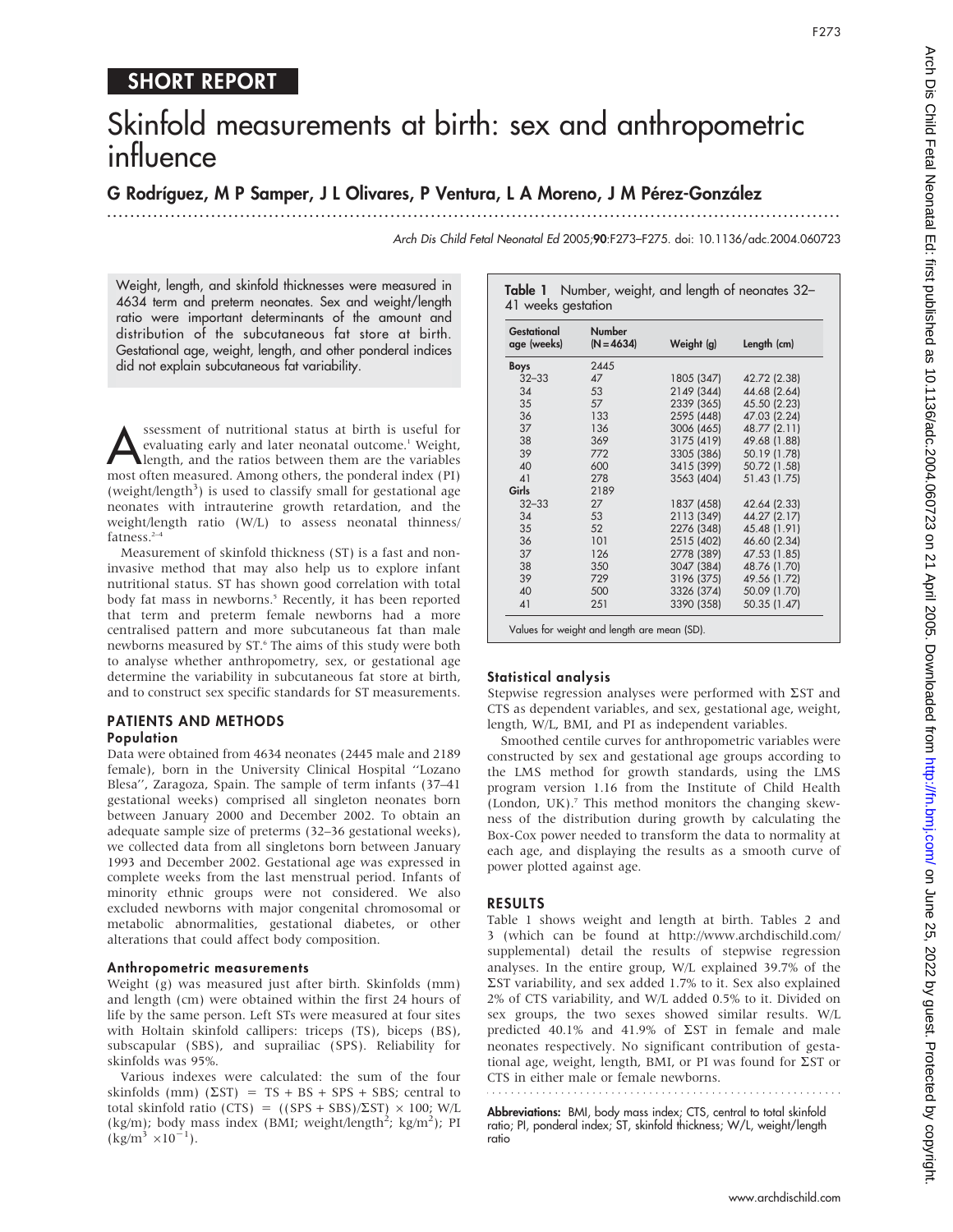| <b>Gestational age</b><br>(weeks) | Mean (SD)    | Centile |      |                  |      |      |      |      |
|-----------------------------------|--------------|---------|------|------------------|------|------|------|------|
|                                   |              | 3rd     | 10th | 25 <sub>th</sub> | 50th | 75th | 90th | 97th |
| Boys                              |              |         |      |                  |      |      |      |      |
| 33                                | 8.96 (1.93)  | 5.5     | 6.7  | 8.1              | 9.6  | 11.3 | 12.8 | 14.4 |
| 34                                | 10.61(2.51)  | 6.0     | 7.3  | 8.7              | 10.4 | 12.1 | 13.7 | 15.4 |
| 35                                | 11.20 (2.06) | 6.6     | 8.0  | 9.4              | 11.2 | 13.0 | 14.6 | 16.4 |
| 36                                | 12.01 (2.80) | 7.5     | 8.9  | 10.5             | 12.3 | 14.2 | 16.0 | 17.9 |
| 37                                | 14.45 (3.38) | 8.5     | 10.0 | 11.6             | 13.6 | 15.6 | 17.5 | 19.5 |
| 38                                | 14.33 (2.86) | 9.2     | 10.8 | 12.4             | 14.3 | 16.3 | 18.3 | 20.3 |
| 39                                | 15.08 (2.89) | 9.8     | 11.3 | 12.9             | 14.8 | 16.8 | 18.7 | 20.6 |
| 40                                | 15.17(2.77)  | 10.2    | 11.7 | 13.2             | 15.0 | 17.0 | 18.8 | 20.7 |
| 41                                | 15.33 (2.74) | 10.4    | 11.9 | 13.4             | 15.2 | 17.1 | 18.8 | 20.6 |
| Girls                             |              |         |      |                  |      |      |      |      |
| 33                                | 9.91 (2.39)  | 5.6     | 6.8  | 8.2              | 9.9  | 11.7 | 13.4 | 15.2 |
| 34                                | 11.23 (3.02) | 6.1     | 7.5  | 8.9              | 10.7 | 12.5 | 14.3 | 16.1 |
| 35                                | 11.38 (2.34) | 6.7     | 8.1  | 9.6              | 11.4 | 13.3 | 15.1 | 16.9 |
| 36                                | 12.31 (3.22) | 7.6     | 9.1  | 10.7             | 12.6 | 14.5 | 16.3 | 18.2 |
| 37                                | 13.99 (2.89) | 8.7     | 10.2 | 11.9             | 13.9 | 15.9 | 17.8 | 19.8 |
| 38                                | 15.18 (3.07) | 9.6     | 11.2 | 12.9             | 14.9 | 17.0 | 18.9 | 20.9 |
| 39                                | 15.37 (2.77) | 10.3    | 11.8 | 13.4             | 15.3 | 17.3 | 19.3 | 21.3 |
| 40                                | 15.58 (2.91) | 10.7    | 12.1 | 13.7             | 15.5 | 17.5 | 19.5 | 21.5 |
| 41                                | 16.18 (2.99) | 11.2    | 12.6 | 14.1             | 15.9 | 17.9 | 19.9 | 22.0 |

Figures 1 and 2 (which can be found at http://www. archdischild.com/supplemental) and tables 4 and 5 show smoothed centiles for  $\Sigma ST$  and the CTS ratio by sex and gestational age groups.

#### DISCUSSION

ST measurements of subcutaneous fat may provide information about perinatal nutritional status and neonatal outcome.<sup>8</sup> In a study performed by magnetic resonance imaging, total and subcutaneous fat mass were lower in small for gestational age neonates than in those of appropriate size for gestational age, but there were no differences in intraabdominal fat mass.<sup>9</sup> These results suggest that subcutaneous and intra-abdominal adipose tissue compartments are under different regulatory control during intrauterine life. Subcutaneous adipose tissue reduction at birth seems to be related to intrauterine growth restriction.

Body weight is the best independent predictor of body composition in preterm and term infants, accounting for 84% of the variation in fat mass; sex and length are additional determinants.<sup>10 11</sup> In our study, W/L and sex were the most powerful predictors of  $\Sigma$ ST. Other anthropometric variables or ratios considered in the stepwise regression (gestational age, weight, length, BMI, PI, or CTS) did not explain subcutaneous fat variability at birth.

Body fat increases throughout gestation in both sexes, and female infants have higher body fat percentage than male infants.6 10–12 However, there are limited data about neonatal distribution of subcutaneous body fat. In a recent study reported by our group, CTS did not vary significantly from 32 to 41 weeks, but girls had a more centralised pattern of subcutaneous fat than boys.<sup>6</sup>

In conclusion, W/L and sex are both important determinants of neonatal subcutaneous fat, and sex also influences its distribution. Body weight by itself, length, BMI, PI, and

Table 5 Smoothed centiles for the total to central skinfolds ratio (%) and gestational age in newborns

| Gestational<br>age (weeks) |              | Centile |      |                  |      |             |      |      |
|----------------------------|--------------|---------|------|------------------|------|-------------|------|------|
|                            | Mean (SD)    | 3rd     | 10th | 25 <sub>th</sub> | 50th | <b>75th</b> | 90th | 97th |
| Boys                       |              |         |      |                  |      |             |      |      |
| 33                         | 47.24 (3.93) | 40.9    | 43.0 | 45.1             | 47.5 | 50.0        | 52.2 | 54.4 |
| 34                         | 47.87 (3.73) | 41.1    | 43.2 | 45.3             | 47.7 | 50.0        | 52.1 | 54.2 |
| 35                         | 47.55 (3.18) | 41.4    | 43.5 | 45.6             | 47.9 | 50.1        | 52.1 | 54.0 |
| 36                         | 48.28 (3.24) | 41.6    | 43.7 | 45.7             | 48.0 | 50.1        | 52.1 | 53.9 |
| 37                         | 47.87 (3.01) | 41.6    | 43.7 | 45.7             | 47.8 | 50.0        | 51.8 | 53.7 |
| 38                         | 47.64 (3.12) | 41.7    | 43.7 | 45.7             | 47.8 | 49.9        | 51.8 | 53.6 |
| 39                         | 48.04 (3.25) | 42.0    | 43.9 | 45.9             | 48.0 | 50.1        | 52.0 | 53.8 |
| 40                         | 48.17 (3.06) | 42.1    | 44.1 | 46.0             | 48.2 | 50.3        | 52.1 | 53.9 |
| 41                         | 48.13 (3.19) | 42.1    | 44.1 | 46.0             | 48.2 | 50.3        | 52.1 | 53.9 |
| Girls                      |              |         |      |                  |      |             |      |      |
| 33                         | 48.70 (4.14) | 41.8    | 44.3 | 46.7             | 49.1 | 51.5        | 53.5 | 55.4 |
| 34                         | 48.80 (4.16) | 42.4    | 44.6 | 46.8             | 49.2 | 51.5        | 53.4 | 55.3 |
| 35                         | 49.17 (3.02) | 42.9    | 45.0 | 47.0             | 49.2 | 51.4        | 53.3 | 55.2 |
| 36                         | 49.03 (3.08) | 43.2    | 45.1 | 471              | 49.3 | 51.4        | 53.3 | 55.1 |
| 37                         | 49.48 (3.05) | 43.1    | 45.0 | 47.0             | 49.1 | 51.2        | 53.1 | 55.0 |
| 38                         | 48.71 (3.09) | 42.8    | 44.7 | 46.6             | 48.7 | 50.9        | 52.8 | 54.8 |
| 39                         | 48.76 (3.30) | 42.6    | 44.5 | 46.5             | 48.7 | 50.9        | 53.0 | 55.0 |
| 40                         | 49.15 (3.47) | 42.6    | 44.6 | 46.7             | 48.9 | 51.3        | 53.4 | 55.5 |
| 41                         | 49.06 (3.52) | 42.6    | 44.6 | 46.7             | 49.0 | 51.5        | 53.7 | 55.9 |